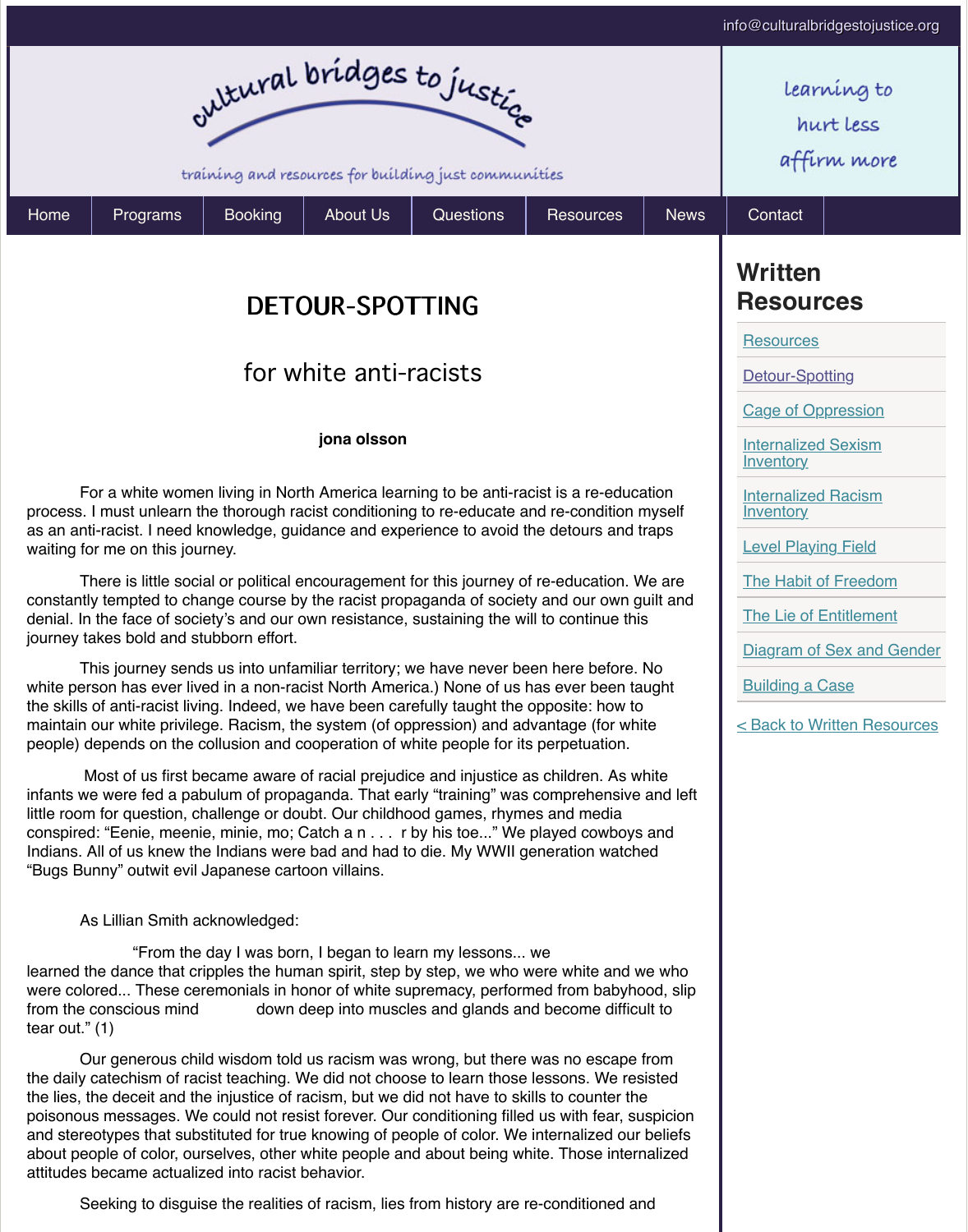regurgitated to conform to contemporary language, images, norms, communication and learning styles. From the Negro slave rapist (played by a white actor) who drives the helpless white woman to her death in "Birth of A Nation," to Presidential candidate, George Bush's Willie Horton scare tactics - the stereotypes have changed little. The packaging is re-configured by political, military, economic moguls who seek the power and profit in fear.

 It is this legacy of a racist society that people of conscience struggle to transform. Our anti-racist journey propels us toward a future when this legacy will no longer be inherited by another generation. We journey on unmapped roads, encountering obstacles. We are tempted by short-cuts; take wrong turns and detours that waste our time and drain

 Most of the detours or obstacles facing us, as anti-racists, are previously learned attitudes and habitual behaviors birthed in those attitudes. Experience identifying and breaking harmful habits in other arenas of my life has helped me on my justice-seeking journey.

A few years ago a good friend evaluated a white privilege workshop I facilitated. At the end of her comments, she added, "You really should stop hitting your head when you say something you wish you hadn't." I immediately countered in my own defense, "I do NOT hit myself." Righteously, I thought, a good feminist like myself would not commit such an act of internalized sexism, low self-esteem and intolerance for mistakes. I dismissed the whole notion as an aberration in an otherwise astute and thoughtful critique.

 A week later during another workshop I noticed that I hit my forehead, just as I realized I had said something inappropriate. My shock of recognition was quickly assuaged by my thought, "Well, I'm sure that's the first time I've ever done that!"

 The next week, next workshop... You have moved ahead in this scenario, I'm sure. It has taken two years of attention to remove this behavior, I think, from my repertoire. It required passing through several stages. First, I had to become aware that I did hit myself. Then I had to acknowledge that it was a fairly regular behavior that had roots in my attitudes about myself and my mistakes. Next I had to pay intentional attention to it. For a while I was aware just AFTER I hit my head. Later, I was aware AS I was doing it. Eventually, I caught the initiating arm movement and could stop mid-trajectory. I had to deliberately scrutinize my internalized attitudes. Have I stopped this behavior from reasserting itself? In stressful moments, still, I may catch a flicker of movement. Clearly, I have more work to do.

 As I continue my journey toward becoming a re-conditioned and effective anti-racist, I have become aware of "habits," attitudes and their attached behaviors, which divert me from my intended goal. As I encounter each trap or detour, precisely the same stages mentioned above in the hit-the-head scenario, make the process of change possible for me. I must first be fully conscious of what I'm doing, the behavior and its consequences. Next I need to reflect on the behavior and its attitudinal roots. Finally, I determine the change I want to make and the best strategy for achieving it. Sometimes I need to remove the behavior from my personal repertoire. More often though, re-tooling will be necessary to replace the discarded pattern with new behaviors. It will likely take repeated attempts before I have fully internalized and externalized the prescribed change.

 My head-hitting behavior has its origins in my own internalized sexism, part of the insidious experience as a female and lifelong target of sexism. I was conditioned as female to believe much of the sexist mythology and lies about myself and other women. Part of my overcompensation for the internalized lie that women aren't as smart as men was /is an absolute in acceptance of my mistakes. As a woman, a target of sexism, I continue to struggle against not just sexism, but against the internalized messages and my own mis-directions and overcompensations.

 As a white person, an anti-racist, I am required now to cross the line that separates my experience as target (women) to my place of privilege (white.) Here I must uncover what I have internalized about people of color, myself, other white people and being white. Then I have to identify how those internalized attitudes have been actualized into racist behavior. Like with the head-hitting, it is the behavior that signals the problem area. The behaviors will vary for each white person. I recognize that no two white people share exactly the same experiences and societal moldings. We learned racism in our unique and personal ways from different teachers and at different times. But we all learned the lessons well.

 I have observed in myself and other white people of conscience, patterns of guilt, denial and defensiveness that appear regularly in our interactions with people of color and other white people. Below is an examination of several attitudes or behaviors that detour us from our antiracist journey of re-education. Each one will be formatted in this way: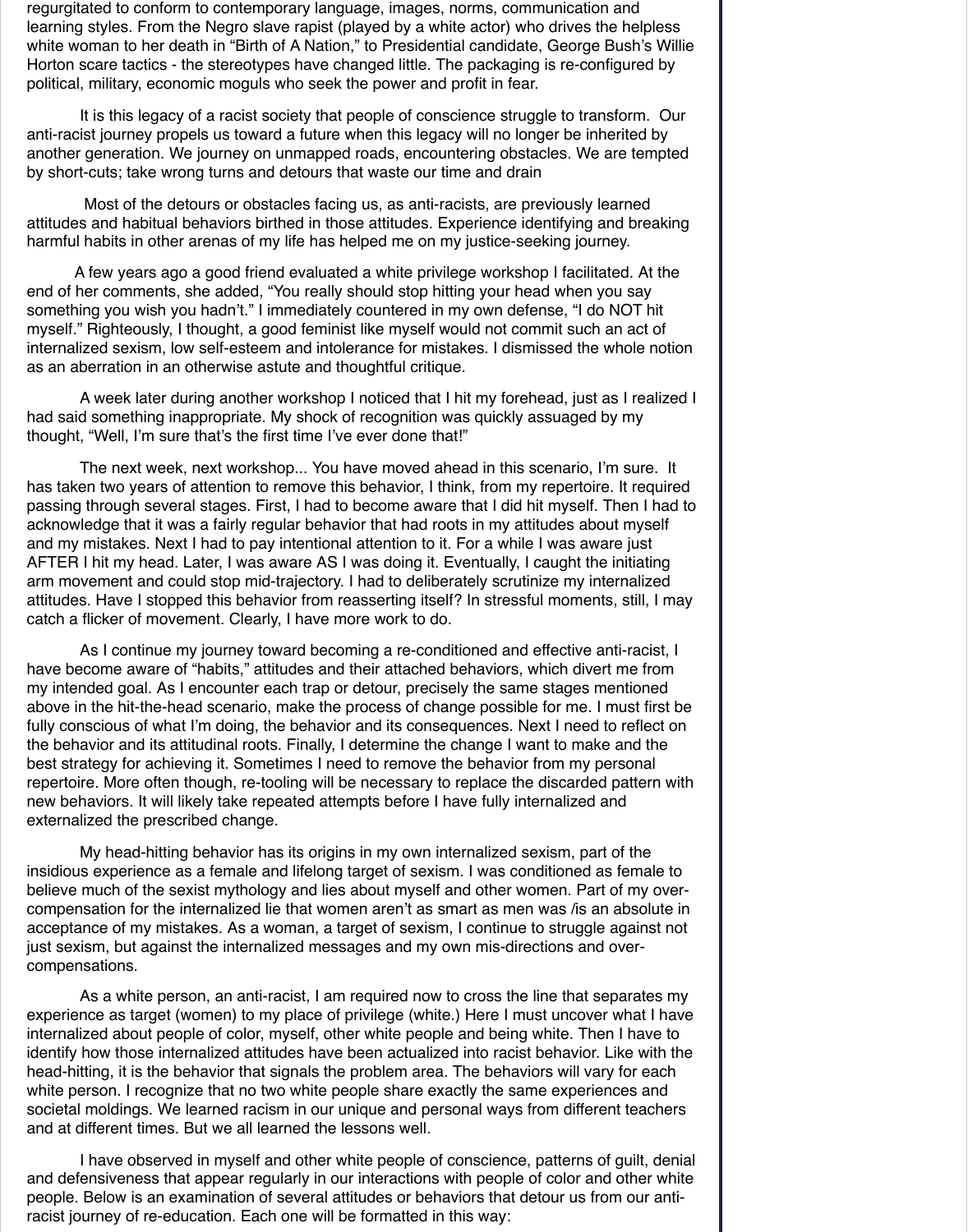#### **#) The Detour**

 Attitudes or behaviors that indicate a detour or wrong turn into white guilt, denial or defensiveness.

 [A Note: Some statements, at first reading, may seem too obviously racist to be included here. I have found that even as I identify myself as an anti-racist, if I search deeply and honestly enough I still harbor attitudes on some level of consciousness, that sound very much like these. I am also painfully aware that earlier in my life I thought and said these things. That recognition of evolution may help me be an ally to another white person on her or his own anti-racist journey.]

## **Reality Check and Consequence**

A clarification of the underlying meaning and consequence of this behavior pattern.

 [A note about consequences: There are always consequences to our actions or inactions. Since our intentions have little or no bearing on these consequences, our unintentional racist behaviors will often have the same consequences as the intentional racism of a confirmed bigot. This is a tough lesson for white people of conscious. If we are doing our best, have good intentions, then we want everything to be made better. We, at least, want to feel better for the attempt. We want others, especially people of color, to appreciate what we've done. This is another trap for white anti-racists.]

# **1) I'm Colorblind**

 "People are just people; I don't see color; we're all just human." or "I don't think of you as Chinese." or "We all bleed red when we're cut." or "Character, not color, is what counts with me."

## **Reality Check and Consequence**

 Statements like these assume that people of color are just like me, white; that they have the same dreams, standards, problems, peeves that I do. "Colorblindness" negates the cultural values, norms, expectations and life experiences of people of color, and most importantly, their experience as a target of racism. Even if an individual white person could ignore a person's color, the society does not. By saying we are not different, that we don't see their color, we are also saying we don't see my white-ness. This denies their experience of racism and our experience of privilege.

 "I'm colorblind" can also be a defense when afraid to discuss racism, especially if one assumes all conversation about race or color is racist. Speaking of another person's color or culture is not necessarily racist or offensive. As one of my African American friends says, "I don't mind that you notice I'm Black." Color consciousness does not equal racism.

# **2) The Rugged Individual, the Level Playing Field and the Bootstrap Theory**

 "America is the land of opportunity, built by rugged individuals, where anyone with grit can succeed if they just pull up hard enough on their bootstraps."

#### **Reality Check and Consequence**

 These are three of the crown jewels of U. S. social propaganda. They have allowed generation after generation to say, "If you succeed, you did that, but if you fail, or if you're poor, that's your fault." Belief in this propaganda is founded in a total denial of the impact of either oppression or privilege on any person's chance for success.

 Attacks on programs like affirmative action find rationalization in the belief that the playing field is now level, that is, that every individual, regardless of color (or gender or disability, etc.) has the same access to the rights, benefits and responsibilities of the society. The rationalization continues: since slavery is ended and people of color have civil rights, the playing field has now been leveled. It follows then, that there is no reason for a person of color to "fail" (whether manifested in low SAT scores or small numbers in management positions) EXCEPT individual character flaws or cultural inadequacies. This form of denial asserts that such "failures" could have no roots in racism and internalized racism.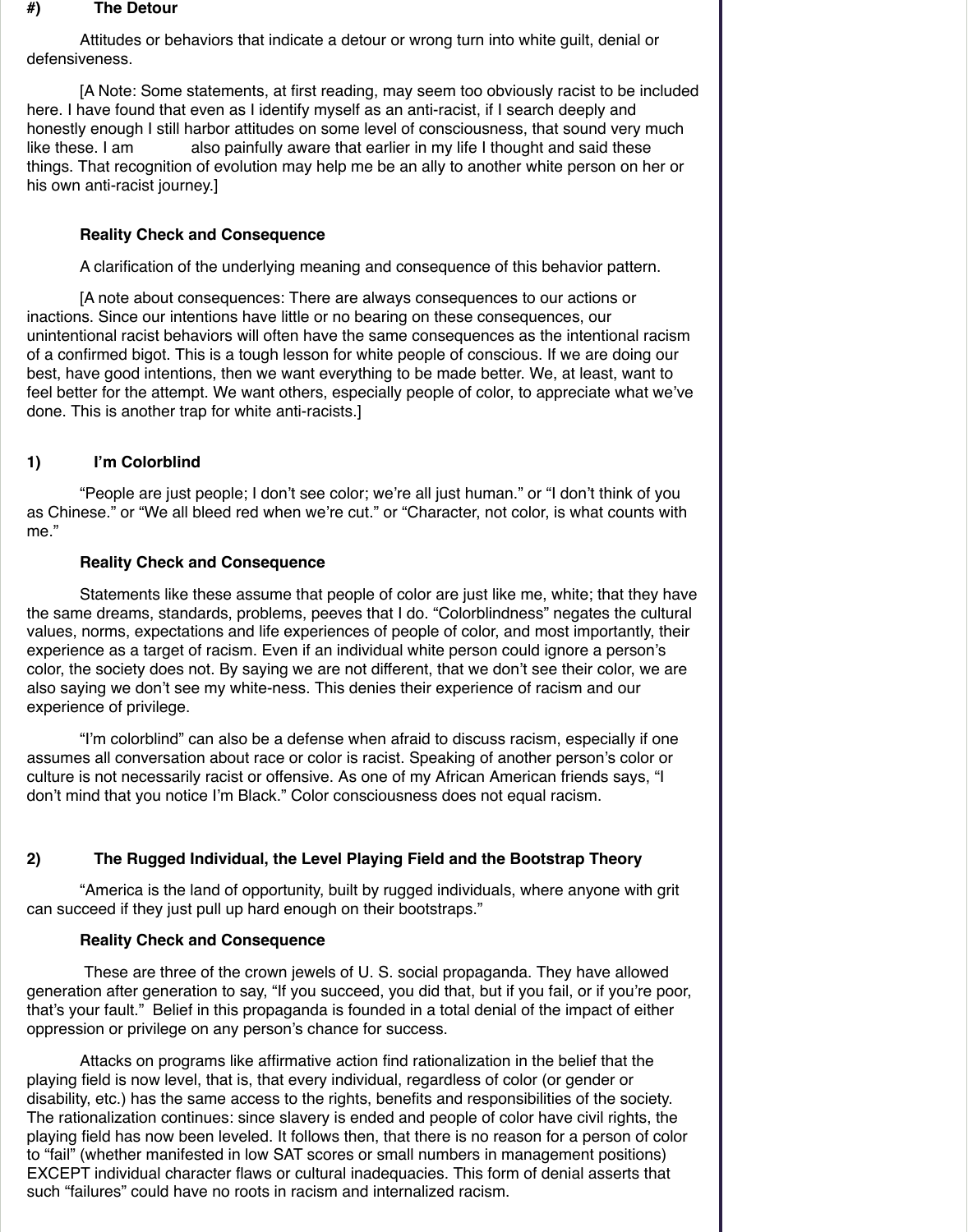The consequences include "justified" victim blaming, and denial of the daily impact of generations of institutionalized racism and white privilege.

# **3) Reverse Racism**

(a) "People of color are just as racist as white people."

 (b) "Affirmative Action had a role years ago, but today it's just reverse racism; now it's discriminating against white men."

 (c) "The civil rights movement, when it began was appropriate, valuable, needed. But it's gone to the extreme. The playing field is now level. Now the civil rights movement is no longer working for equality but for revenge." or

 (d) "Black Pride, Black Power is dangerous. They just want power over white people." (Include here any reference to pride and empowerment of any people of color.)

# **Reality Check and Consequence**

(a) Let's first define racism:

Racism = Racial Prejudice (white people and people of color have this)

**Plus Plus Plus** 

Systemic, Institutional Power (white people have this)

 To say people of color can be racist, denies the power imbalance inherent in institutionalized racism.

 $(c + d)$  c is a statement by Rush Limbaugh. Though, clearly he is no anti-racist, both c + d follow closely on the heels of "reverse racism" and are loaded with white people's fear of people of color and what would happen if they gained "control." Embedded here is also the assumption that to be "pro-Black" (or any color) is to be anti-white. (A similar illogical accusation is directed at women who work for an end to violence against women and girls. Women who work to better the lives of women are regularly accused of being "anti-male.")

 Certainly, people of color can be and are prejudiced against white people. That was a part of their societal conditioning. A person of color can act on their prejudices to insult even hurt a white person. But there is a difference between being hurt and being oppressed. People of color, as a social group, do not have the societal, institutional power to oppress white people as a group. An individual person of color abusing a white person - while clearly wrong, (no person should be insulted, hurt, etc.) is acting out a personal racial prejudice, not racism (by this power definition.)

 (b) This form of denial is based in the false notion that the playing field is now level. When the people with privilege and historical access and advantage are expected to suddenly (in societal evolution time) share some of that power, it is often perceived as discrimination.

#### **4) Blame The Victim**

 "It's their fault they can't get a job, or be managers." or "We have advertised everywhere, there just aren't any qualified people of color for this job." or "If he only worked harder, applied himself more, or had a stronger work ethic." or

 "If she just felt better about herself..." or "Internalized racism is the real problem here." or "She uses racism as an excuse, to divert us from her incompetence." and "If he didn't go looking for racism everywhere..." (As if racism is so hidden or difficult to uncover that people of color would have to search for it.)

#### **Reality Check and Consequence**

 All "blame the victim" behaviors have two things in common. First, they evade the real problem: racism. Second, they delete from the picture the agents of racism, white people and institutions, who either intentionally perpetuate or unintentionally collude with racism. (Similar to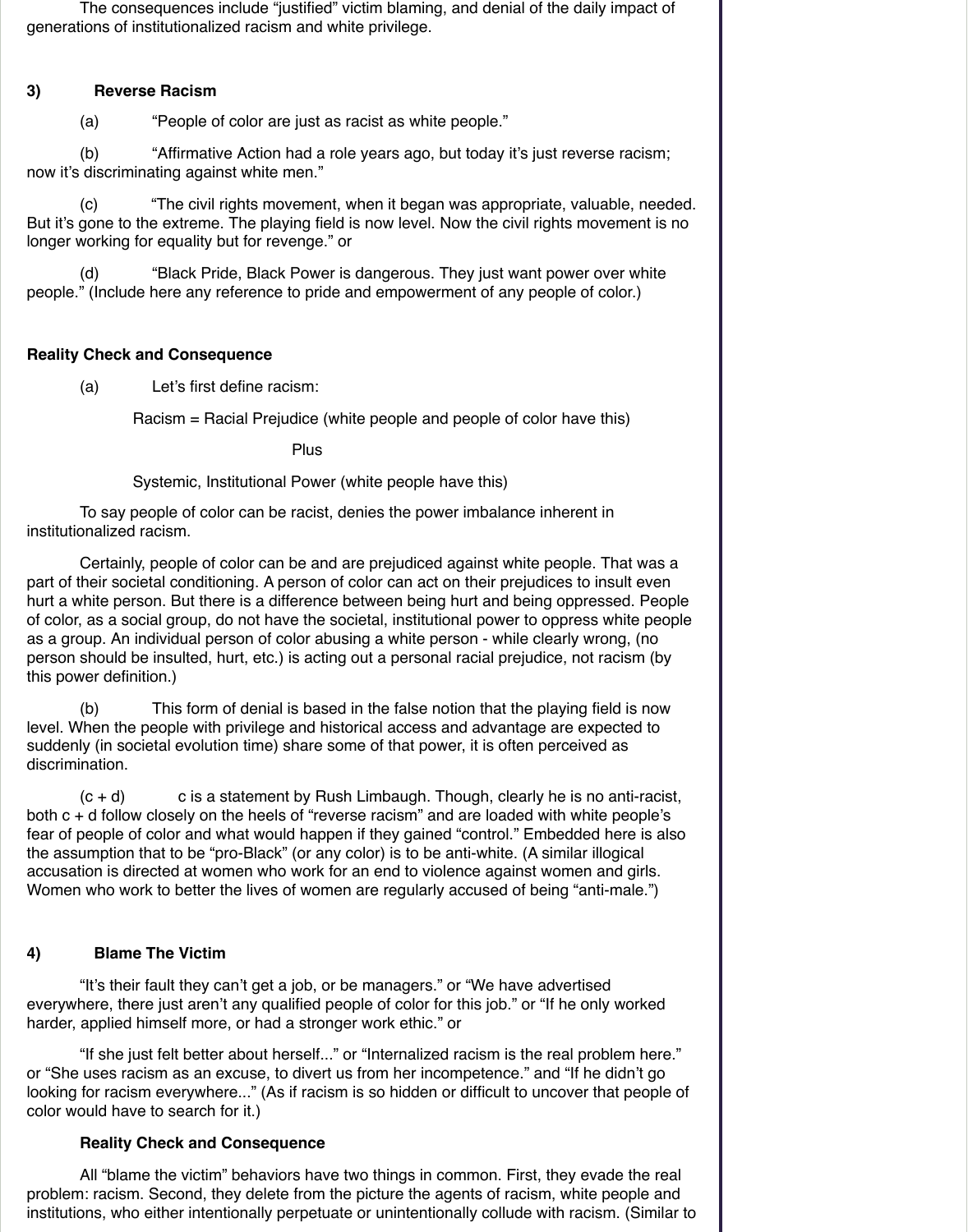agent deletion in discussions of rape. Most statements refer to a woman being raped, focus on her clothing or behavior at the time of the rape and delete the male rapist from the picture.) As long as the focus remains on people of color we can minimize or dismiss their reactions, and never have to look directly at racism and our own responsibility or collusion.

## **5) The White Knight or White Missionary**

 "We (white people) know just where to build your new community center." or "Your young people (read youth of color) would be better served by traveling to our suburban training center." or "We (white people) organized a used clothing drive for you, where do you want us to put the clothes?"

 "Black people are just are too sensitive and thin-skinned." or "Indians should get a sense of humor. We're just kidding around." or "I didn't mean anything racist, it's just a joke."

## **Reality Check and Consequence**

 It is a racist, paternalistic assumption that well meaning white people know what's best for people of color. Decisions, by white people, are made on behalf of people of color, as though they were incapable of making their own. This is another version of "blame the victim" and white is right. It places the problems at the feet of people of color, and the only "appropriate" solutions with white people. Once more the power of self-determination is taken away from people of color. Regardless of motive, it is still about white control.

## **6) Lighten Up** (lighten? whiten?)

When we are being blamed or personally accused of racist behavior, this defensiveness and denial further alienates us and probably precludes our examining our possible racist behavior.

## **Reality Check and Consequence**

 Here are racism and agent deletion in partnership again. The problem and perpetrators are exonerated, because the rationale declares that humor isn't hurtful. This form of denial serves most to trivialize the pain and reality of daily racism.

## **7) Don't Blame Me**

 "I never owned slaves." or "I didn't vote for David Duke." or "None of my family joined the Klan." or "I taught my children that racism is wrong."

## **Reality Check and Consequence**

Often white people hear blame whenever the issue of racism is brought up,

whether or not blame has been placed on us. As beneficiaries of racism and white privilege, we sometimes strike a defensive posture even when we are not being individually blamed. We may personalize the remarks, put ourselves in the center, but most references to racism are not directed personally at us. It is the arrogance of our privilege, that drags the focus back to us.

# **8) BWAME**

"**B**ut **W**hat **A**bout **Me**. Look how I've been hurt, oppressed, exploited...?"

#### **Reality Check and Consequence**

 This diminishes the experience of people of color by telling our own story of hardship. We lose an opportunity to learn more about the experience of racism from a person of color, while we minimize their experience by trying to make it comparable or less painful than ours.

# **9) We Have Overcome**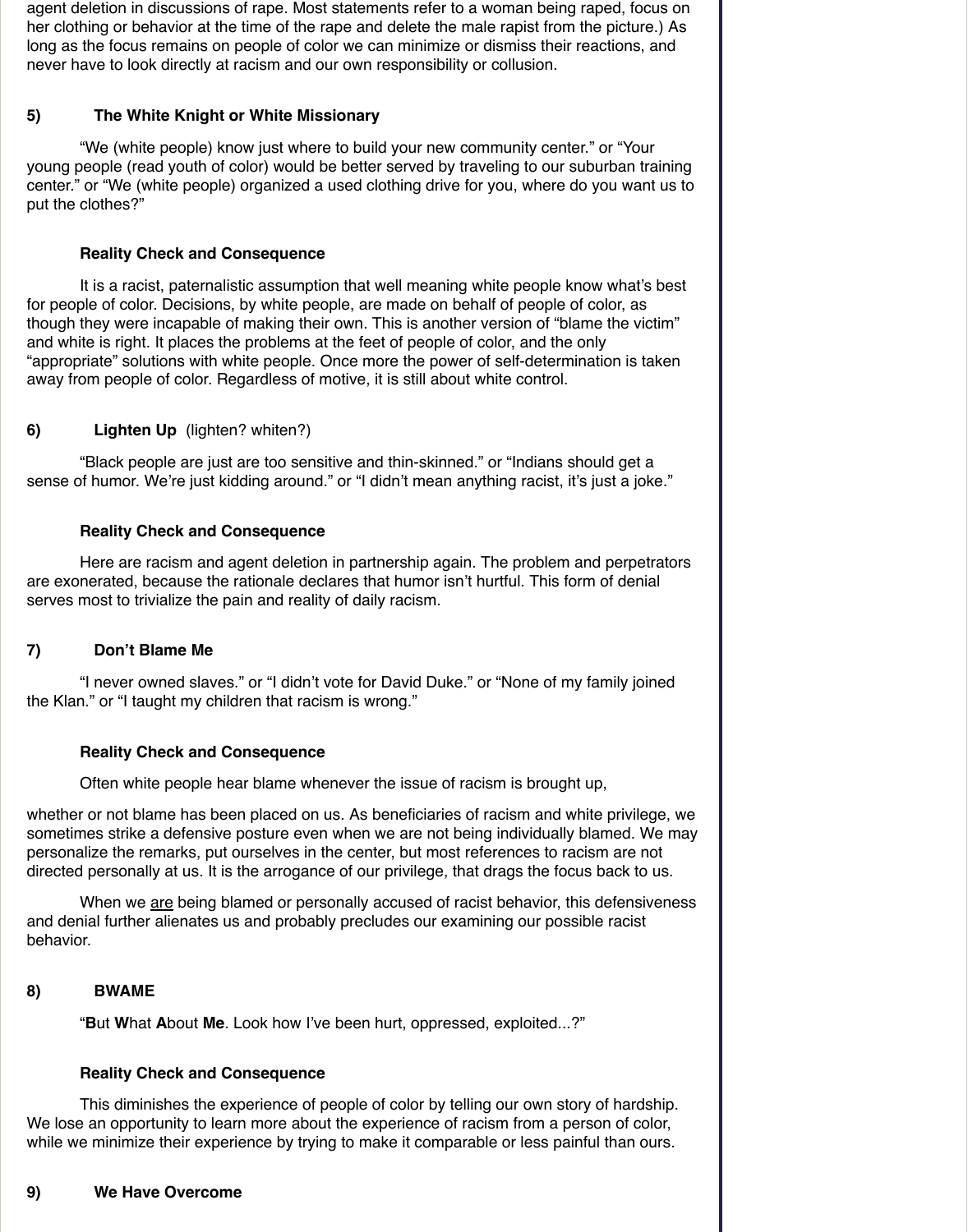"We dealt with racism in the 60's with all the marches, sit-ins and speeches by Dr. King. Laws have been changed. Segregation and lynching are ended. We have some details to work out but real racism is pretty much a thing of the past."

## **Reality Check and Consequence**

 The absence of legalized, enforced segregation does not equal the end of racism. This denial of contemporary racism, based on inaccurate assessment of both history and current society, romanticizes the past and diminishes today's reality.

 We just have to look at the volcanic rise of racist hate groups during the campaign and since the election of President Barack Obama, to know racism is alive and well in the United States.

## **10) The End Run, Escapism**

 "Of course, racism is terrible, but what about sexism? or classism? or heterosexism?" or "Racism is a result of classism (or choose any other oppression,) so if we just work on that, racism will end, too."

## **Reality Check and Consequence**

 I agree with Audre Lorde's statement, "There is no hierarchy of oppression." I would not establish a rank order for oppressions. At the same time, we cannot attempt to evade recognition and responsibility for any form of oppression. Statements like the ones above divert attention away from racial injustice to focus on some other form of oppression. They are usually said by white people (women, working class people, Lesbians, gay men or others) who experience both white privilege and oppression in some form. We are all more willing and more comfortable decrying our oppression than scrutinizing our privilege. Oppressions are so inextricably linked that if we allow our fear, guilt and denial to constantly divert us from confronting racism, even while we work to dismantle other forms, no oppression will ever be dismantled.

## **11) Due Process**

 "Lady Justice is [color] blind." White parents who tell their children, "The police are here to protect you. If they ever stop you, just be polite and tell the truth." Then when a Black teen is beaten or killed by police, those same parents say, "He must have been doing something wrong, to provoke that kind of police response."

## **Reality Check and Consequence**

 Many white people believe that the police, courts, the legal system and social services work without bias; that due process, fair trials, juries, judges, police officers and case workers have everyone's best interest at heart, including people of color. Or at least, no less than they do for white people. This belief clouds reality. We tend to look at isolated incidents rather than the patterns of institutionalized oppression.

The legacy of institutionalized racism has left its indelible mark on the U. S. legal system. Even when individual police officers, judges or juries strive to be fair and unbiased, the system itself has been corrupted by centuries of racism. "Innocent until proven guilty" may be turned to "guilty until proven innocent" for too many people of color who enter the legal system.

#### **12) Innocence By Association**

 "I'm not racist, because... I have Vietnamese friends, or my lover is Black, or I marched with Dr. King."

#### **Reality Check and Consequence**

 (Perhaps, if every white person who says they marched with Dr. King actually had, the current situation would look different!)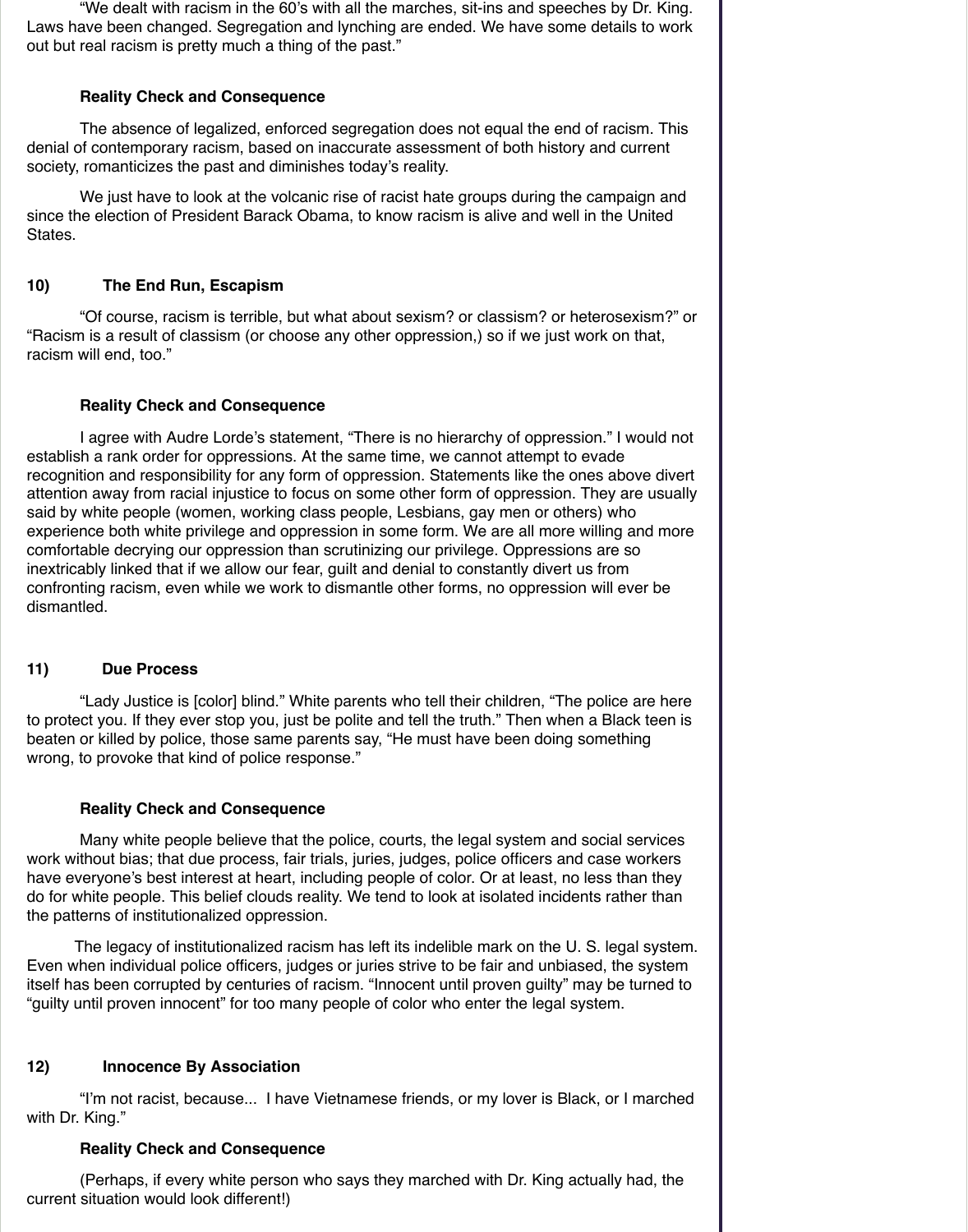This detour into denial wrongly equates personal interactions with people of color, no matter how intimate they may be, with anti-racism. There is an assumption that our personal associations free us magically from our racist conditioning.

## **13) The Penitent**

 "I am so sorry for the way whites have treated your people." or "I am sorry for the terrible things that white man just said to you."

While there is probably no harm in the "sorry," if it is not attached to some action taken against racism, it is most often just another expression of white guilt. Being an ally to people of color is not limited to our apology for other white people's behavior, it must include anti-racist action.

## **Reality Check and Consequence**

## **14) The White Wash**

"He's really a very nice guy, he's just had some bad experiences with Koreans." or "That's just the way Uncle Adolf jokes. He's very polite to the Black janitor in his building."

## **Reality Check and Consequence**

 This "detour" is another manifestation of our guilt. We attempt to excuse, defend or cover up the racist actions of other white people. We are particularly prone to this if the other person is a family member or friend, or if we feel their actions may reflect on us.

## **15) Not Here In Lake Wobegon**

 "We don't have a racism problem here at this (school, organization, community)" or "We didn't have a racism problem in this town until that Mexican family moved here."

## **Reality Check and Consequence**

 As white people we do not have to think about racism when our school, organization or community is all white. Racism does not usually become apparent TO US until there are people of color in our frame of reference.

## **16) I Was An Indian In a Former Life (2)**

"After that sweat lodge I really know what it feels like to be an Indian. I have found my true spiritual path."

## **Reality Check and Consequence**

 This is spiritual or cultural appropriation and poses a serious threat to the integrity and survival of Native cultures. To fill a void in their own spiritual core, some white people are drawn into the New Age garden to pick from a variety of Native spiritual practices usually offered for sale. (White writers, such as Lynn Andrews and others, garner high profits from fictitious "Indian" writing and teaching, while many Native writers can't find publishers.) Since Native spiritual practice is inseparable from history and current community, it cannot be disconnected from that context to service white people searching for life's meaning. Appropriating selected parts of Native cultures romanticizes the lives of Native peoples while denying their struggles. Their land and livelihoods stolen, indigenous peoples now see white people trying to steal their spirituality. Rather than escape our white racism by finding a spiritual path, we instead collude in one more way with the genocidal attacks on Native cultures.

## **17) Straightening Up or Boys Will Be Boys**

 The white heterosexual who says, "we can't talk about AIDS or homophobia because we're trying to work in coalition with a Latino group." White organizations, in which women are unheard, disrespected or prevented from assuming leadership. "We'll deal with any gender inequities or sexism after we solidify this coalition with the NAACP."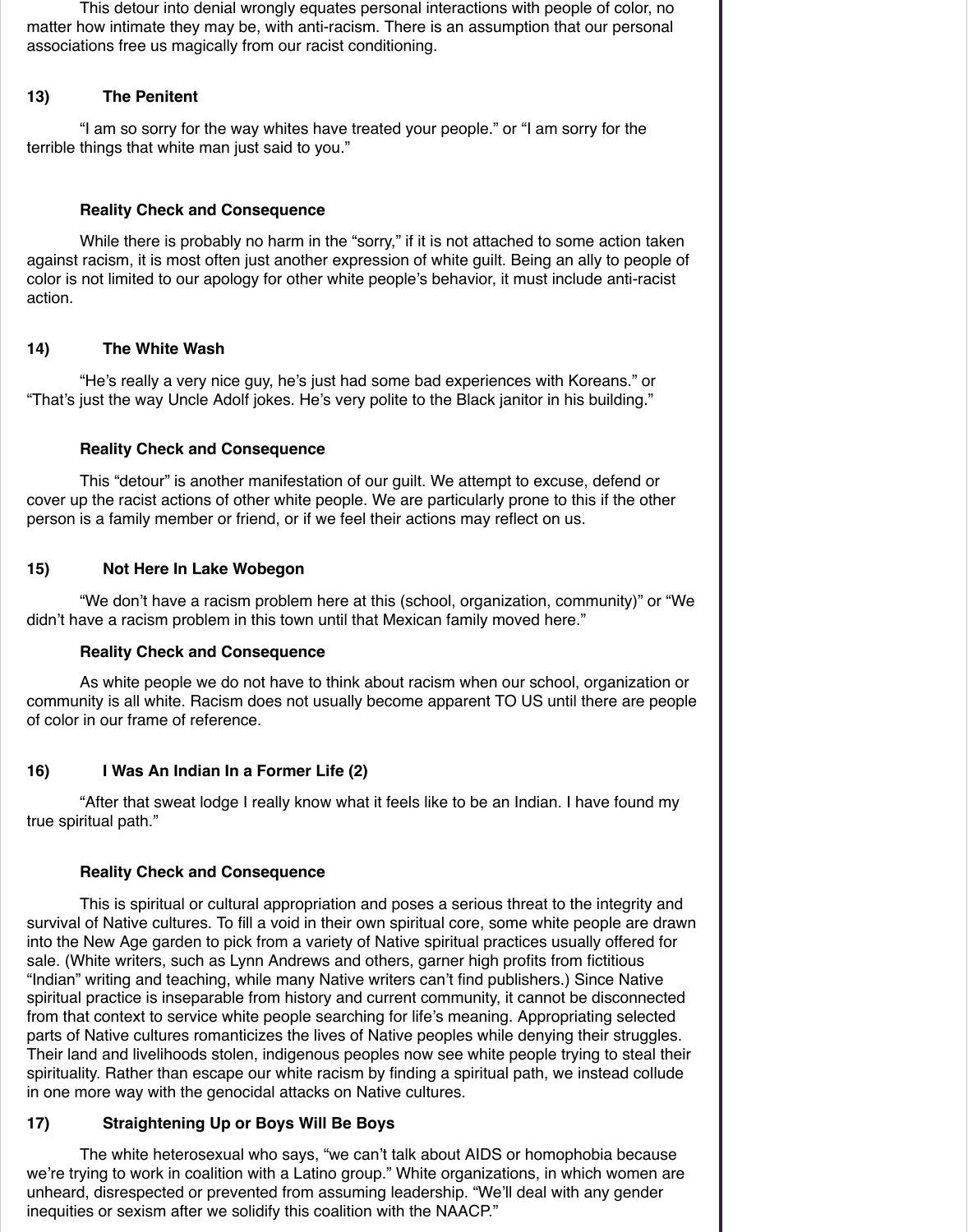#### **Reality Check and Consequence**

 When white people with privilege in some other aspect of their life (gender, sexual orientation, lack of disability, class, etc.) use their focus on racism as an excuse to not challenge and therefore perpetuate other forms of oppression, the consequence is a disingenuous and unsustainable commitment to justice.

## **18) The Isolationist**

 "I thought we resolved this issue (racism) when it came up on the board last year." or "We need to deal with this specific incident. Let's not complicate it by bringing other irrelevant issues into it." or "This incident only happened today because the TV news last night showed police beating that Black kid."

## **Reality Check and Consequence**

 Attempts are made to isolate a particular incident of racism from of the larger context. We blame a publicized incident of racism outside our organization to rationalize an internal incident and to avoid facing the reality of racism within. When trying to resolve an accusation of racism within an institution, we often see the incident in a vacuum, or as an aberration, in isolation from an historic pattern of racism in this institution and nation. Racism has been institutionalized so that every "incident" is another symptom of the pattern. When we continue to react incident-to-incident, crisis-to-crisis, as though they are unconnected, we will find genuine resolution only further from our reach.

## **19) "Bending Over Blackwards"** (3)

 "Of course, I agree with you." (Said to a person of color even when I disagree) or "I have to side with Jerome on this. (Even when Jerome, a man of color, represents opinions counter to mine.)

## **Reality Check and Consequence**

 Our white guilt shows up here as we defer to the person of color. The person of color is always right, or we never criticize or challenge her or him. We try not to notice that we notice they are Black or Native American or Latina or Asian or Middle Eastern. We don't disagree, challenge or question a person of color the way we would a white person. And if we do disagree, we don't do it with the same conviction or passion that we would display with a white person. Our racism plays out as a different standard for people of color than for white people.

 If this is our pattern, we can never have a genuine relationship with a person of color. People of color know when we are doing this. Our sincerity, commitment and courage will be rightly questioned. We cannot grow to a deeper level of trust and intimacy with people of color we treat this way.

#### **20) Teach Me or Help Me, I'm Stuck**

 "I want to stop acting like a racist, so please tell me when I do something you think is racist." (Spoken to a person of color.)

#### **Reality Check and Consequence**

 White people often assume that they can learn about racism only from people of color. We further assume that people of color have the energy and/or desire to do this teaching. My understanding is that most people of color are weary of educating white people about racism.

 We will get stuck. We'll get frustrated and impatient with ourselves and other white people in this struggle. We'll stay stuck if we don't seek help from other white anti-racists. Our inclination in the past has been to ask people of color to help us. We should seek out other white people BEFORE we go to people of color. Perhaps, as we become more trustworthy as allies, we will build genuine relationships with a few people of color who will offer their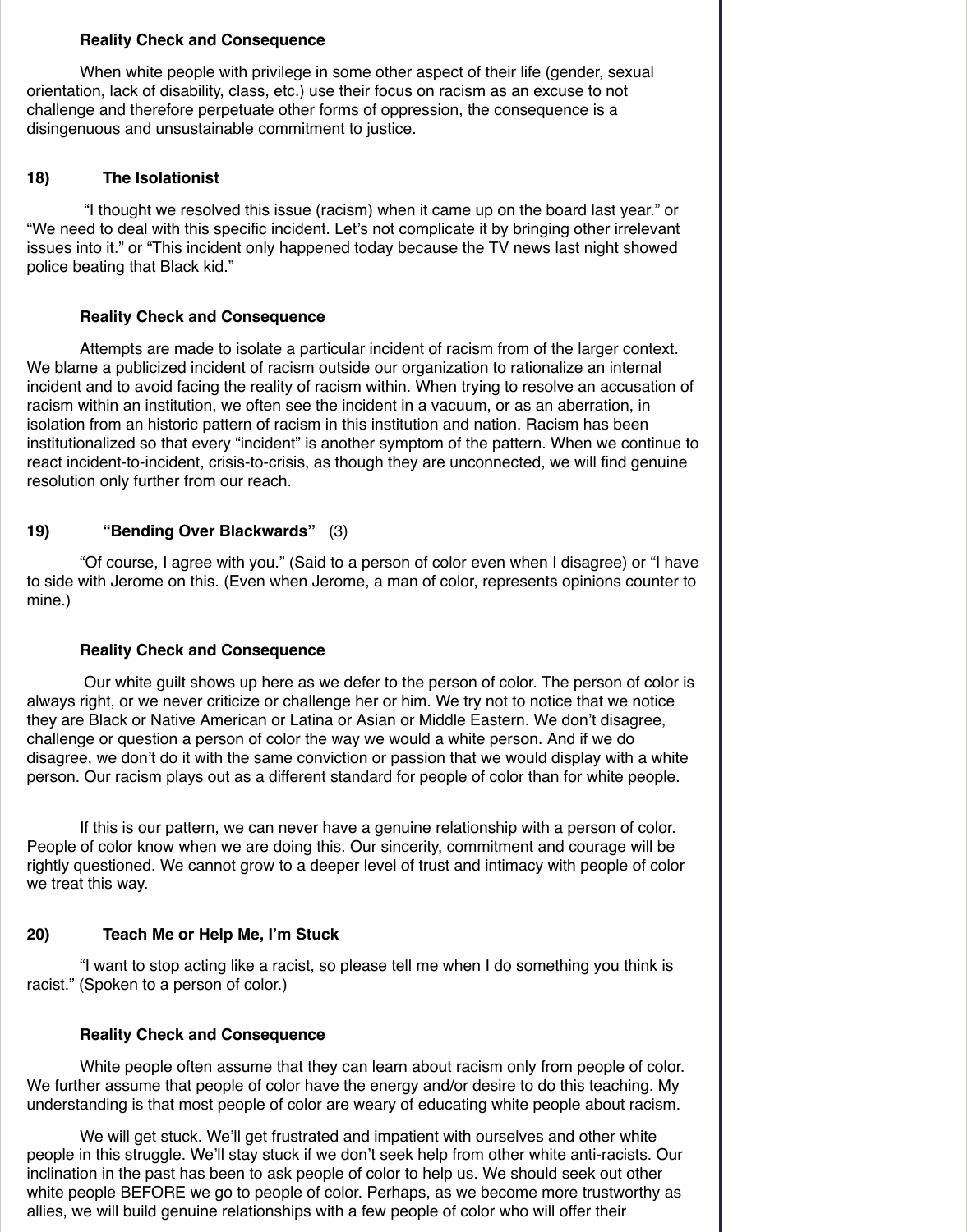reflections for us when we get stuck. But this is at their discretion, not ours. We can't assume or act as though people of color should be so grateful for our attempts at anti-racism, that they will be willing to guide us whenever we are ready to be guided.

## **21) White On White, and Righteously So**

 "What is wrong with those white people? Can't they see how racist they're being?" or "I just can't stand to be around white people who act so racist anymore." And

## **You're preaching to the choir**

We distance ourselves from "other" white people. We see only unapologetic bigots, card-carrying white supremacists and white people outside our own circle as "real racists." We put other white people down, trash their work or behavior, or otherwise dismiss them. We righteously consider ourselves white people who have evolved beyond our racist conditioning.

"You're wasting your time with us, we're not the people who need this training."

#### **Reality Check and Consequence**

 This is another level of denial. There are no "exceptional white people." (4) We may have attended many anti-racism workshops; we may not be shouting racist epithets or actively discriminating against people of color, but we still experience privilege based on our white skin. We benefit from this system of oppression and advantage no matter what our intentions are. This distancing serves only to divide us from potential allies and limit our own learning.

## **22) Smoke and Mirrors**

 We use the current politically correct language; we listen to the right music; we state the liberal line; we're seen at the right meetings with the right people. We even interrupt racist remarks when the right people are watching and when there is no risk to us. We look like antiracists.

## **Reality Check and Consequence**

 This is the "Avon Ally," the cosmetic approach. People of color and other white antiracists see through this pretense quickly. This pseudo-anti-racist posturing only serves to collude with racism and weakens the credibility of sincere white anti-racists.

## **23) I Have To Do My Personal Work**

 " I have to do my personal work first." or "Ending racism is only about changing personal attitudes."

#### **Reality Check and Consequence**

 If we assume that personal reflection and interpersonal work is the end of our job as anti-racists, we will stay out of the public, institutional arenas. We will ignore cultural racist practices that don't include us personally. We won't take action, until we have finished ridding ourselves of all racist conditioning. And since that complete "cure" will never happen, we will never take any institutional or cultural anti-racist action.

# **24) Whites Only**

 I have no connection with or accountability to people of color. I do all my anti-racism with whites only. I am accountable only to other white people.

#### **Reality Check and Consequence**

 While it is vitally important for white anti-racists to work with other white people, this detour results in white people again controlling the direction and focus of anti-racism work.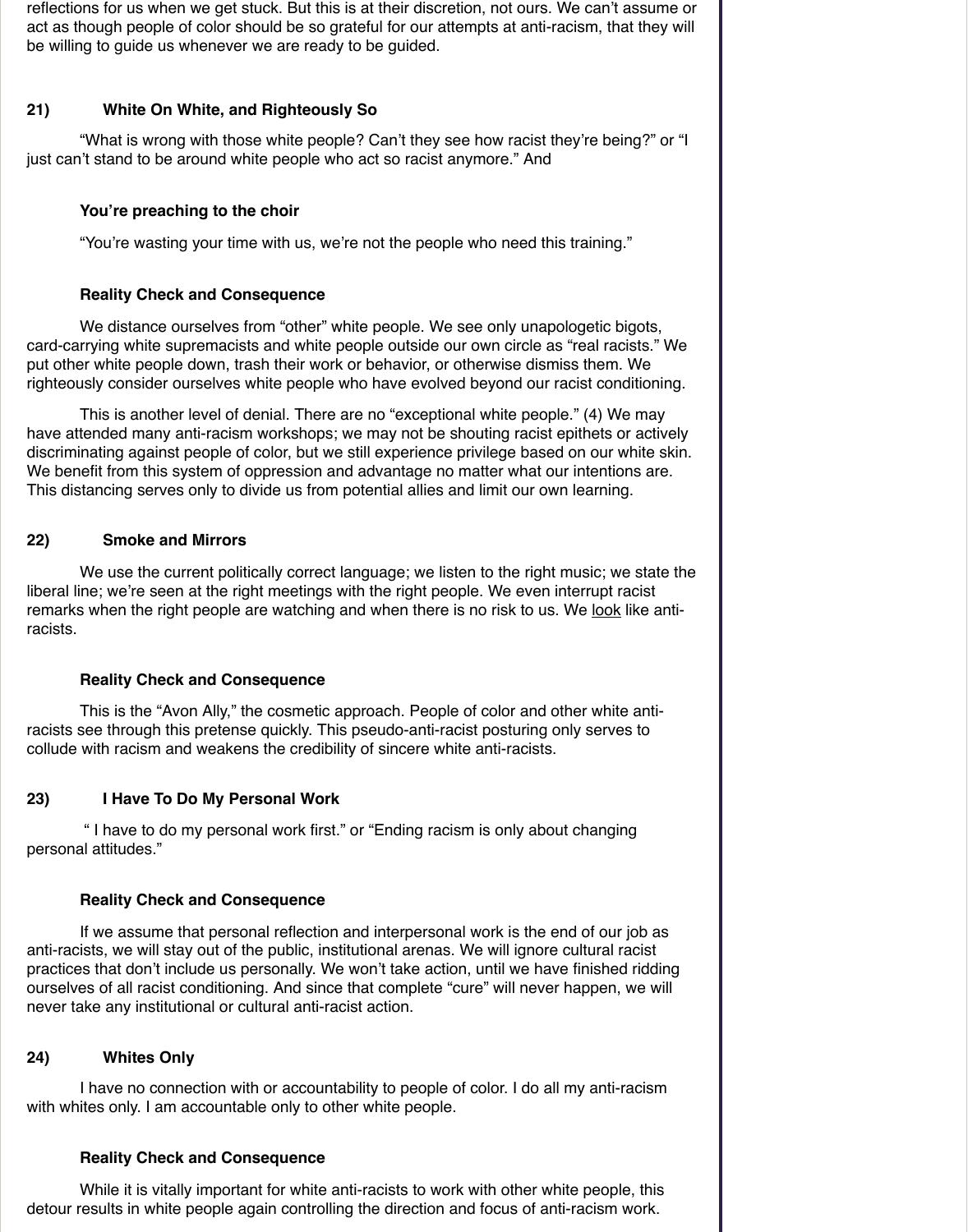Learning to follow the leadership of, and taking direction from people of color, while being accountable to them are all vital components of our ally-ship.

# **25) The Accountant**

We keep a tally sheet. If we perform some "feat of anti-racism," we expect reciprocity from an individual or group of color, usually with some prestige or power that can serve our interests.

# **Reality Check and Consequence**

 "I scratch your back, you scratch mine is NOT justice seeking nor ally behavior. It serves only to reduce justice work to some kind of power brokering currency.

# **26) The "Certificate of Innocence"**

Some times we seek or expect from people of color some public or private recognition and appreciation for our anti-racism. Other times we are looking for a "certificate of innocence" telling us we are one of the good white people.

# **Reality Check and Consequence**

 If our ally commitment depends on positive reinforcement from people of color, we set ourselves up for sure failure. The first time a person of color is displeased with our

actions, we could respond, "Well, if the very people I'm doing all this for don't want my help, then why bother?" Clearly, we're challenging racism for "them" not for us. We have not identified our self-interest, as a white person, for fighting racism. Until we do, we will not be able to sustain this lifelong journey.

## **27) Silence**

We stay silent.

# **Reality Check and Consequence**

 Our silence may be a product our guilt or fear of making people of color or white people angry with us or disappointed in us. We may be silent because our guilt stops us from disagreeing with people of color. We may be afraid that speaking out could result in losing some of our privilege. We may be silenced by fear of violence. The reasons for our silence are many, but each time we are silent we miss an opportunity to interrupt racism, or to act as an ally or to interact genuinely with people of color or other white people. And no anti-racist action is taken as long as we are silent.

 [A note about silence: Silence is a complicated matter. There are times when faced with a potential intervention situation that we may choose not to interrupt - for reasons of good sense or strategy. Anti-racists need courage, but taking foolish risks makes little sense. When the choice is between intervening in this moment, alone, or gathering allies to speak out later in a more strategic way, the latter may prove more effective. Though the fact remains: the racist incident in that moment was not interrupted.]

## **28) Exhaustion and Despair - Sound the Retreat**

 "I'm exhausted. I'm only one person. I can stop and rest for a while." or "Racism is so pervasive and entrenched, there just isn't any hope."

#### **Reality Check and Consequence**

 Despair is a real enemy of anti-racists. If our commitment is a lifelong one, we must find ways to mitigate the effects. Neither burn-out nor desertion are of any use to the struggle. We can remember men who jumped on a "Take Back the Night" bandwagon, challenging violence against women - for a while. Until the attention on them as good men waned. Until the